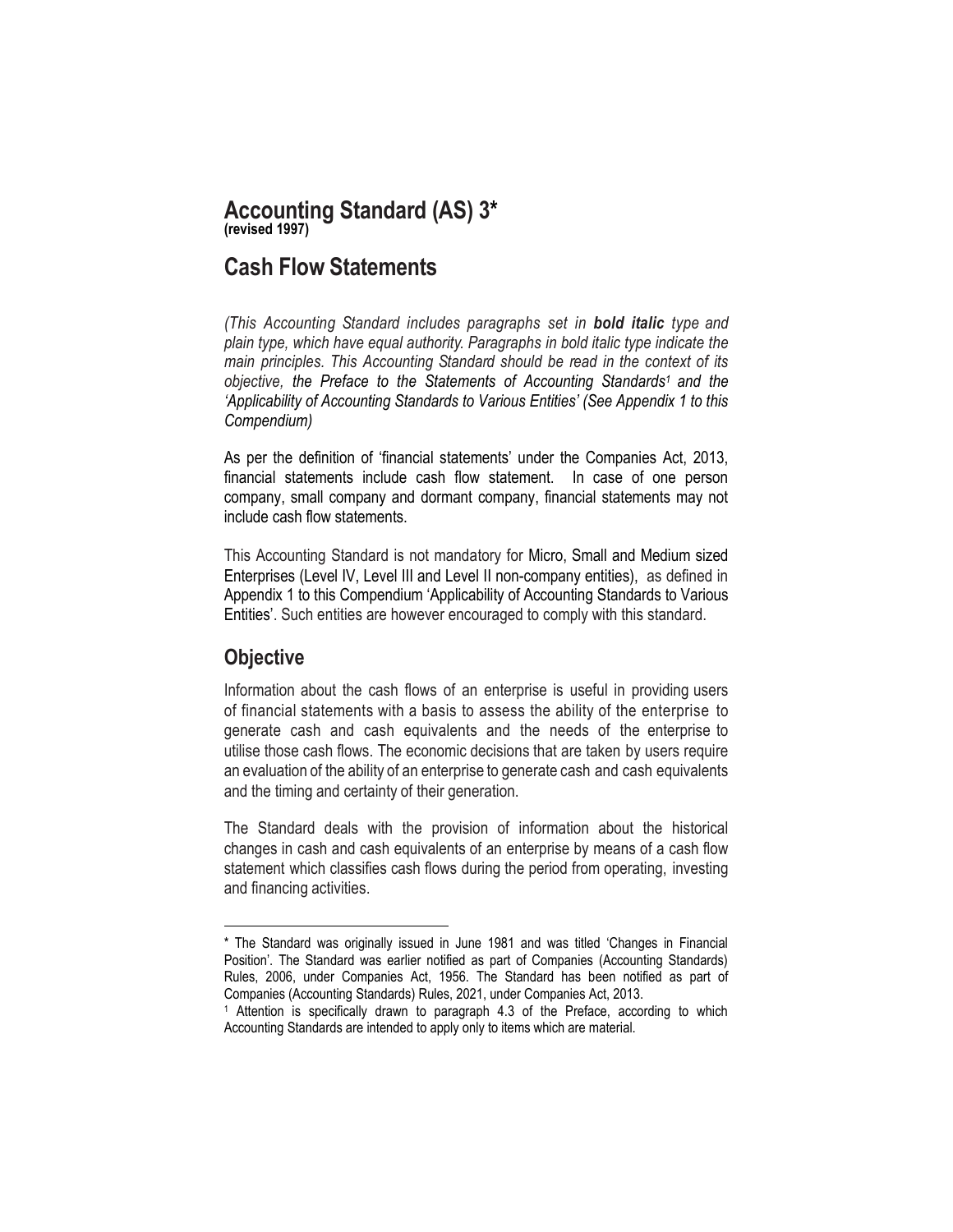#### **Scope**

#### *1. An enterprise should prepare a cash flow statement and should present it for each period for which financial statements are presented.*

2. Users of an enterprise's financial statements are interested in how the enterprise generates and uses cash and cash equivalents. This is the case regardless of the nature of the enterprise's activities and irrespective of whether cash can be viewed as the product of the enterprise, as may be the case with a financial enterprise. Enterprises need cash for essentially the same reasons, however different their principal revenue-producing activities might be. They need cash to conduct their operations, to pay their obligations, and to provide returns to their investors.

### **Benefits of Cash Flow Information**

3. A cash flow statement, when used in conjunction with the other financial statements, provides information that enables users to evaluate the changes in net assets of an enterprise, its financial structure (including its liquidity and solvency) and its ability to affect the amounts and timing of cash flows in order to adapt to changing circumstances and opportunities. Cash flow information is useful in assessing the ability of the enterprise to generate cash and cash equivalents and enables users to develop models to assess and compare the present value of the future cash flows of different enterprises. It also enhances the comparability of the reporting of operating performance by different enterprises because it eliminates the effects of using different accounting treatments for the same transactions and events.

4. Historical cash flow information is often used as an indicator of the amount, timing and certainty of future cash flows. It is also useful in checking the accuracy of past assessments of future cash flows and in examining the relationship between profitability and net cash flow and the impact of changing prices.

### **Definitions**

*5. The following terms are used in this Standard with the meanings specified:*

*5.1. Cash comprises cash on hand and demand deposits with banks.*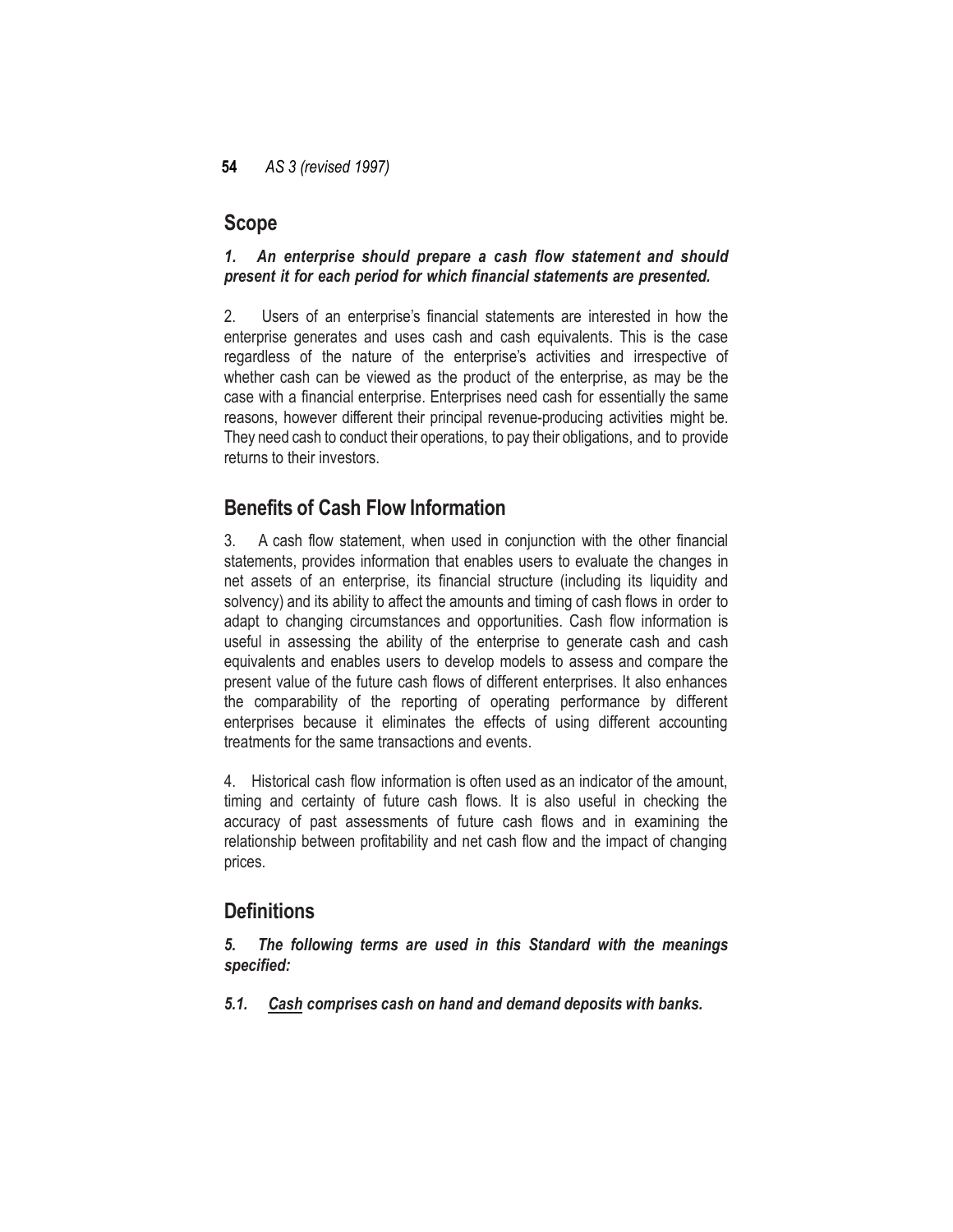*5.2. Cash equivalents are short term, highly liquid investments that are readily convertible into known amounts of cash and which are subject to an insignificant risk of changes in value.*

*5.3. Cash flows are inflows and outflows of cash and cash equivalents.*

*5.4. Operating activities are the principal revenue-producing activities of the enterprise and other activities that are not investing or financing activities.*

*5.5 Investing activities are the acquisition and disposal of long-term assets and other investments not included in cash equivalents.*

*5.6 Financing activities are activities that result in changes in the size and composition of the owners' capital (including preference share capital in the case of a company) and borrowings of the enterprise.*

### **Cash and Cash Equivalents**

6. Cash equivalents are held for the purpose of meeting short-term cash commitments rather than for investment or other purposes. For an investment to qualify as a cash equivalent, it must be readily convertible to a known amount of cash and be subject to an insignificant risk of changes in value. Therefore, an investment normally qualifies as a cash equivalent only when it has a short maturity of, say, three months or less from the date of acquisition. Investments in shares are excluded from cash equivalents unless they are, in substance, cash equivalents; for example, preference shares of a company acquired shortly before their specified redemption date (provided there is only an insignificant risk of failure of the company to repay the amount at maturity).

7. Cash flows exclude movements between items that constitute cash or cash equivalents because these components are part of the cash management of an enterprise rather than part of its operating, investing and financing activities. Cash management includes the investment of excess cash in cash equivalents.

#### **Presentation of a Cash Flow Statement**

*8. The cash flow statement should report cash flows during the period classified by operating, investing and financing activities.*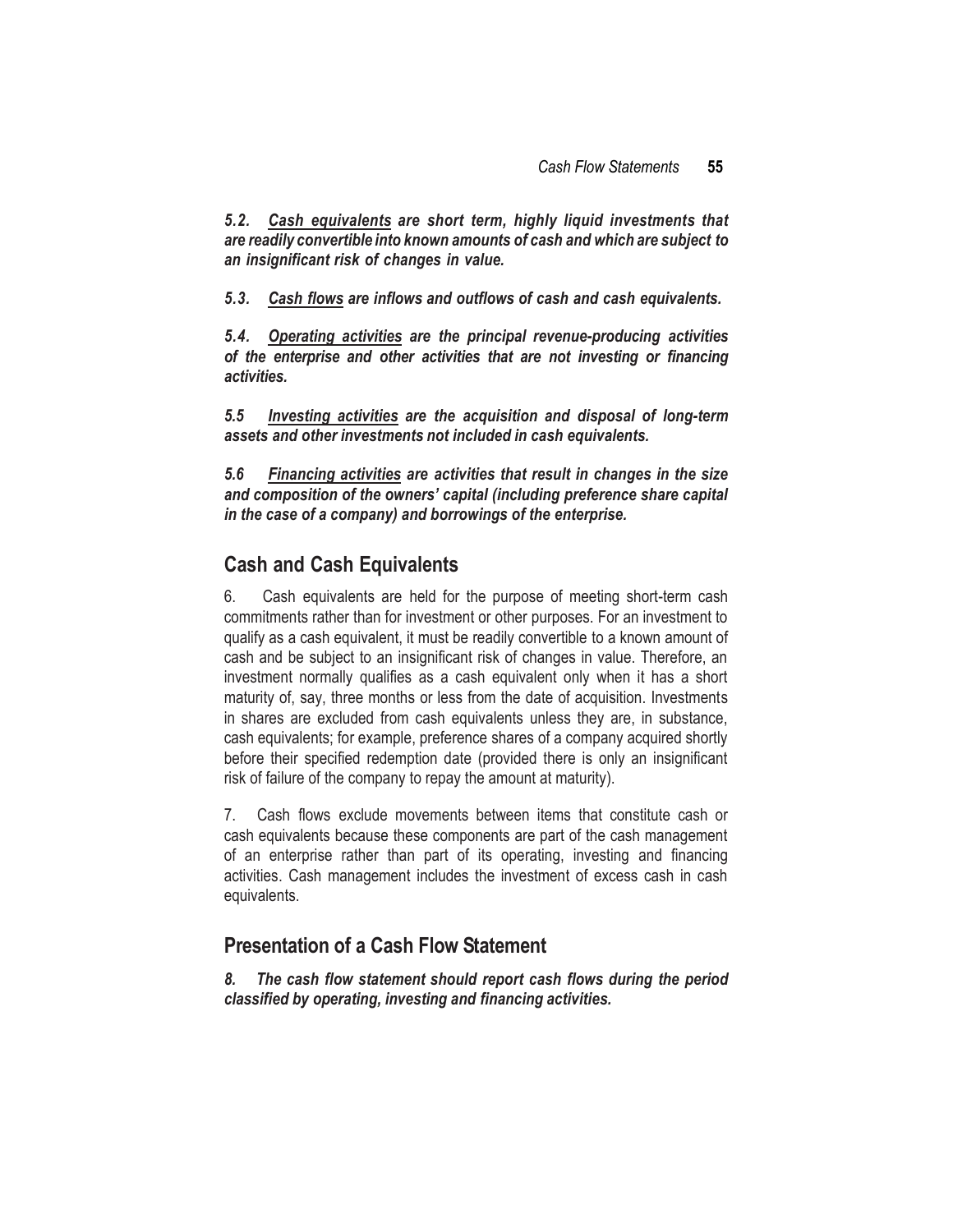9. An enterprise presents its cash flows from operating, investing and financing activities in a manner which is most appropriate to its business. Classification by activity provides information that allows users to assess the impact of those activities on the financial position of the enterprise and the amount of its cash and cash equivalents. This information may also be used to evaluate the relationships among those activities.

10. A single transaction may include cash flows that are classified differently. For example, when the instalment paid in respect of a fixed asset acquired on deferred payment basis includes both interest and loan, the interest element is classified under financing activities and the loan element is classified under investing activities.

# **Operating Activities**

11. The amount of cash flows arising from operating activities is a key indicator of the extent to which the operations of the enterprise have generated sufficient cash flows to maintain the operating capability of the enterprise, pay dividends, repay loans and make new investments without recourse to external sources of financing. Information about the specific components of historical operating cash flows is useful, in conjunction with other information, in forecasting future operating cash flows.

12. Cash flows from operating activities are primarily derived from the principal revenue-producing activities of the enterprise. Therefore, they generally result from the transactions and other events that enter into the determination of net profit or loss. Examples of cash flows from operating activities are:

- (a) cash receipts from the sale of goods and the rendering of services;
- (b) cash receipts fromroyalties, fees, commissions and otherrevenue;
- (c) cash payments to suppliers for goods and services;
- (d) cash payments to and on behalf of employees;
- (e) cash receipts and cash payments of an insurance enterprise for premiums and claims, annuities and other policy benefits;
- (f) cash payments or refunds of income taxes unless they can be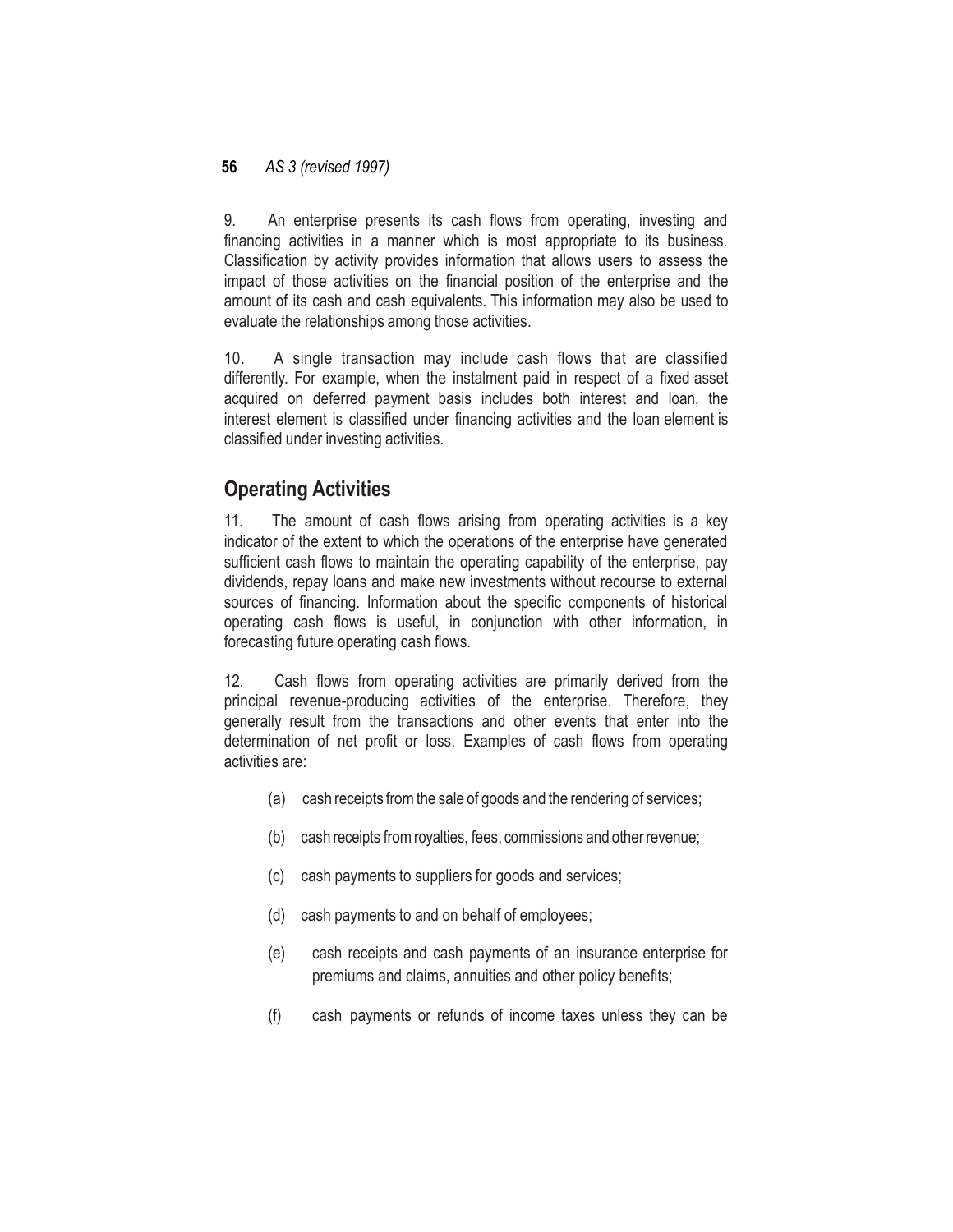specifically identified with financing and investing activities; and

(g) cash receipts and payments relating to futures contracts, forward contracts, option contracts and swap contracts when the contracts are held for dealing or trading purposes.

13. Some transactions, such as the sale of an item of plant, may give rise to a gain or loss which is included in the determination of net profit or loss. However, the cash flows relating to such transactions are cash flows from investing activities.

14. An enterprise may hold securities and loans for dealing or trading purposes, in which case they are similar to inventory acquired specifically for resale. Therefore, cash flows arising from the purchase and sale of dealing or trading securities are classified as operating activities. Similarly, cash advances and loans made by financial enterprises are usually classified as operating activities since they relate to the main revenue-producing activity of that enterprise.

#### **Investing Activities**

15. The separate disclosure of cash flows arising from investing activities is important because the cash flows represent the extent to which expenditures have been made for resources intended to generate future income and cash flows. Examples of cash flows arising from investing activities are:

- (a) cash payments to acquire fixed assets (including intangibles).These payments include those relating to capitalized research and development costs and self-constructed fixed assets;
- (b) cash receipts from disposal of fixed assets (including intangibles) ;
- (c) cash payments to acquire shares, warrants or debt instruments of other enterprises and interests in joint ventures (other than payments for those instruments considered to be cash equivalents and those held for dealing or trading purposes);
- (d) cash receipts from disposal of shares, warrants or debt instruments of other enterprises and interests in joint ventures (other than receipts from those instruments considered to be cash equivalents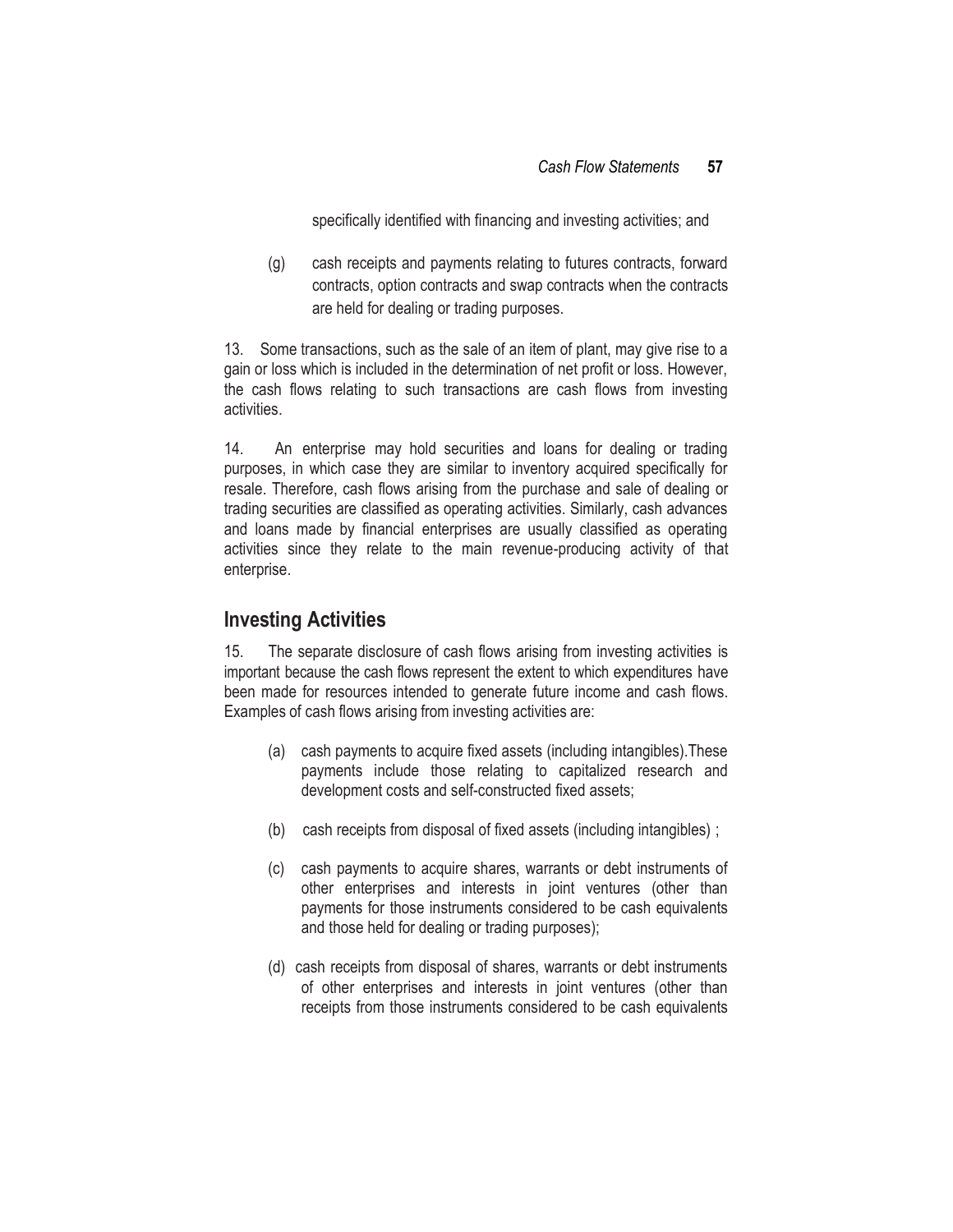and those held for dealing or trading purposes);

- (e) cash advances and loans made to third parties (other than advances and loans made by a financial enterprise);
- (f) cash receipts from the repayment of advances and loans made to third parties (other than advances and loans of a financial enterprise);
- (g) cash payments for futures contracts, forward contracts, option contracts and swap contracts except when the contracts are held for dealing or trading purposes, or the payments are classified as financing activities; and
- (h) cash receipts from futures contracts, forward contracts, option contracts and swap contracts except when the contracts are held for dealing or trading purposes, or the receipts are classified as financing activities.

16. When a contract is accounted for as a hedge of an identifiable position, the cash flows of the contract are classified in the same manner as the cash flows of the position being hedged.

### **Financing Activities**

17. The separate disclosure of cash flows arising from financing activities is important because it is useful in predicting claims on future cash flows by providers of funds (both capital and borrowings) to the enterprise. Examples of cash flows arising from financing activities are:

- (a) cash proceeds from issuing shares or other similar instruments;
- (b) cash proceeds from issuing debentures, loans, notes, bonds, and other short or long-term borrowings; and
- (c) cash repayments of amounts borrowed.

#### **Reporting Cash Flows from Operating Activities**

*18. An enterprise should report cash flows from operating activities using either:*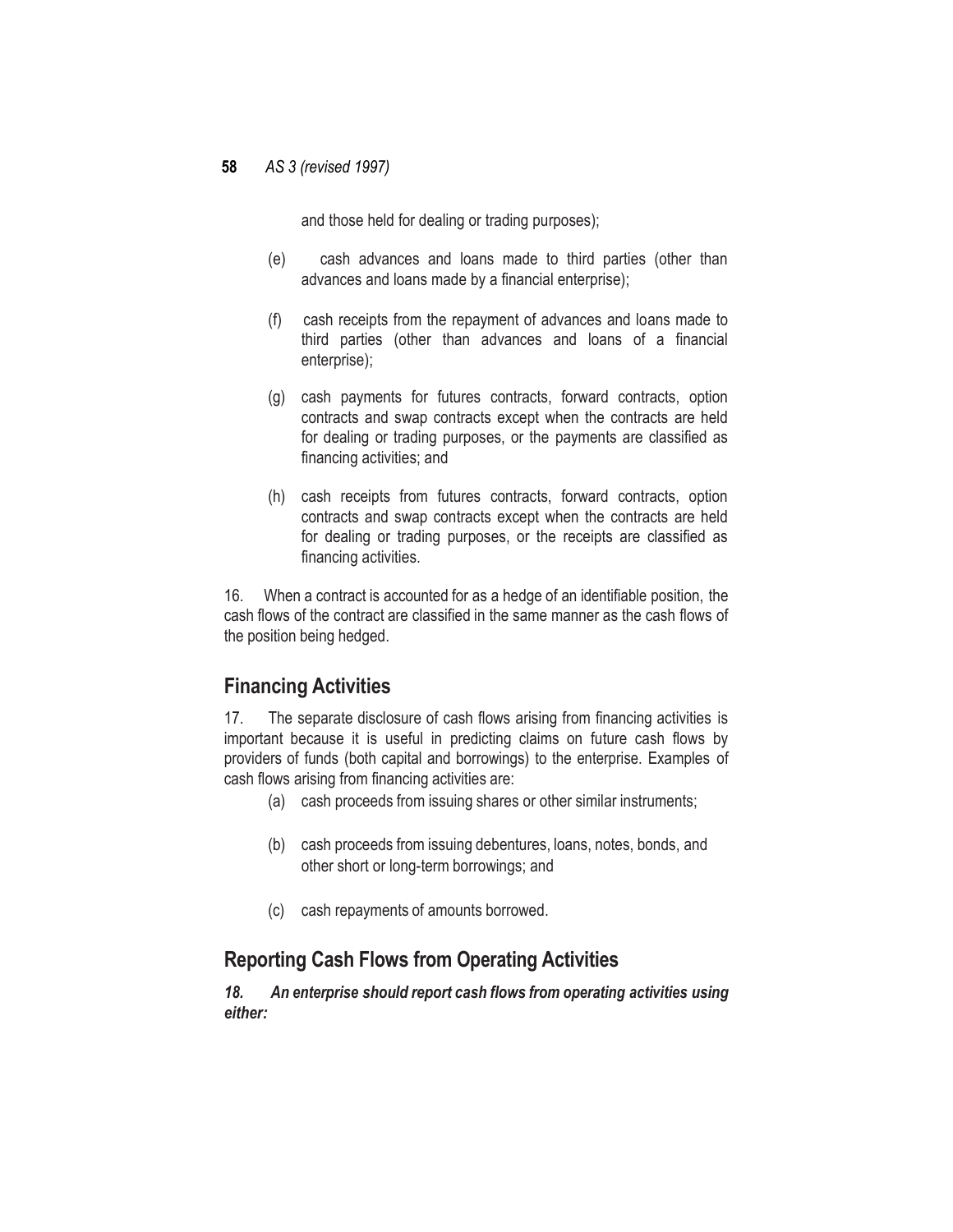- *(a) the direct method,whereby major classes of gross cash receipts and gross cash payments are disclosed; or*
- *(b) the indirect method, whereby net profit or loss is adjusted for the effects of transactions of a non-cash nature, any deferrals or accruals of past or future operating cash receipts or payments, and items of income or expense associated with investing or financing cash flows.*

19. The direct method provides information which may be useful in estimating future cash flows and which is not available under the indirect method and is, therefore, considered more appropriate than the indirect method. Under the direct method, information about major classes of gross cash receipts and gross cash payments may be obtained either:

- (a) from the accounting records of the enterprise; or
- (b) by adjusting sales, cost of sales (interest and similar income and interest expense and similar charges for a financial enterprise) and other items in the statement of profit and loss for:
	- i) changes during the period in inventories and operating receivables and payables;
	- ii) other non-cash items; and
	- iii) other items for which the cash effects are investing or financing cash flows.

20. Under the indirect method, the net cash flow from operating activities is determined by adjusting net profit or loss for the effects of:

- (a) changes during the period in inventories and operating receivables and payables;
- (b) non-cash items such as depreciation, provisions, deferred taxes, and unrealised foreign exchange gains and losses; and
- (c) all other items for which the cash effects are investing or financing cash flows.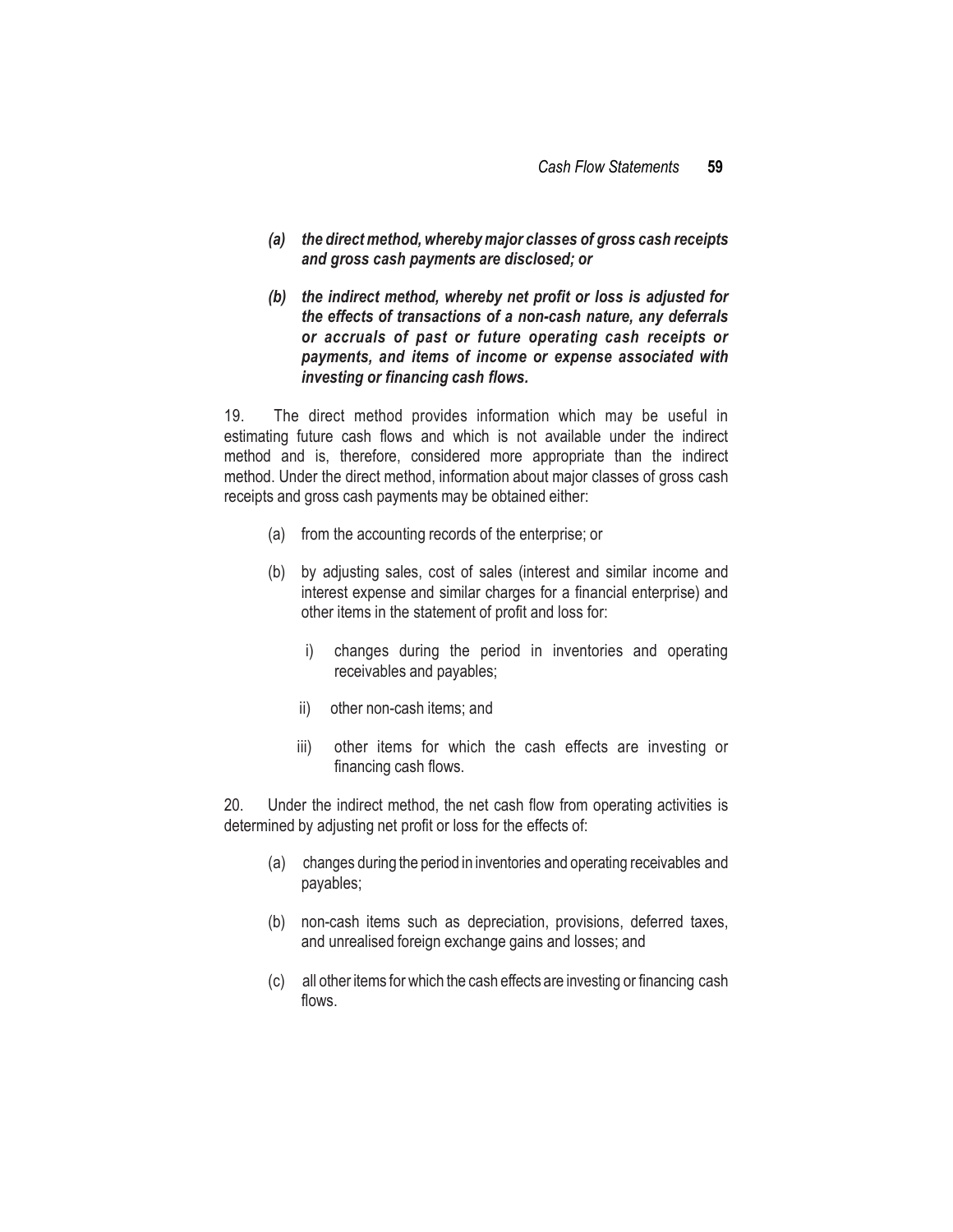Alternatively, the net cash flow from operating activities may be presented under the indirect method by showing the operating revenues and expenses excluding non-cash items disclosed in the statement of profit and loss and the changes during the period in inventories and operating receivables and payables.

# **Reporting Cash Flows from Investing and Financing Activities**

*21. An enterprise should report separately major classes of gross cash receipts and gross cash payments arising from investing and financing activities, except to the extent that cash flows described in paragraphs 22 and 24 are reported on a net basis.*

## **Reporting Cash Flows on a Net Basis**

*22. Cash flows arising from the following operating, investing or financing activities may be reported on a net basis:*

- *(a) cash receipts and payments on behalf of customers when the cash flows reflect the activities of the customer rather than those of the enterprise; and*
- *(b) cash receipts and payments for items in which the turnover is quick, the amounts are large, and the maturities are short.*
- 23. Examples of cash receipts and payments referred to in paragraph 22(a) are:
	- (a) the acceptance and repayment of demand deposits by a bank;
	- (b) funds held for customers by an investment enterprise; and
	- (c) rents collected on behalf of, and paid over to, the owners of

properties.

Examples of cash receipts and payments referred to in paragraph 22(b) are advances made for, and the repayments of:

- (a) principal amounts relating to credit card customers;
- (b) the purchase and sale of investments; and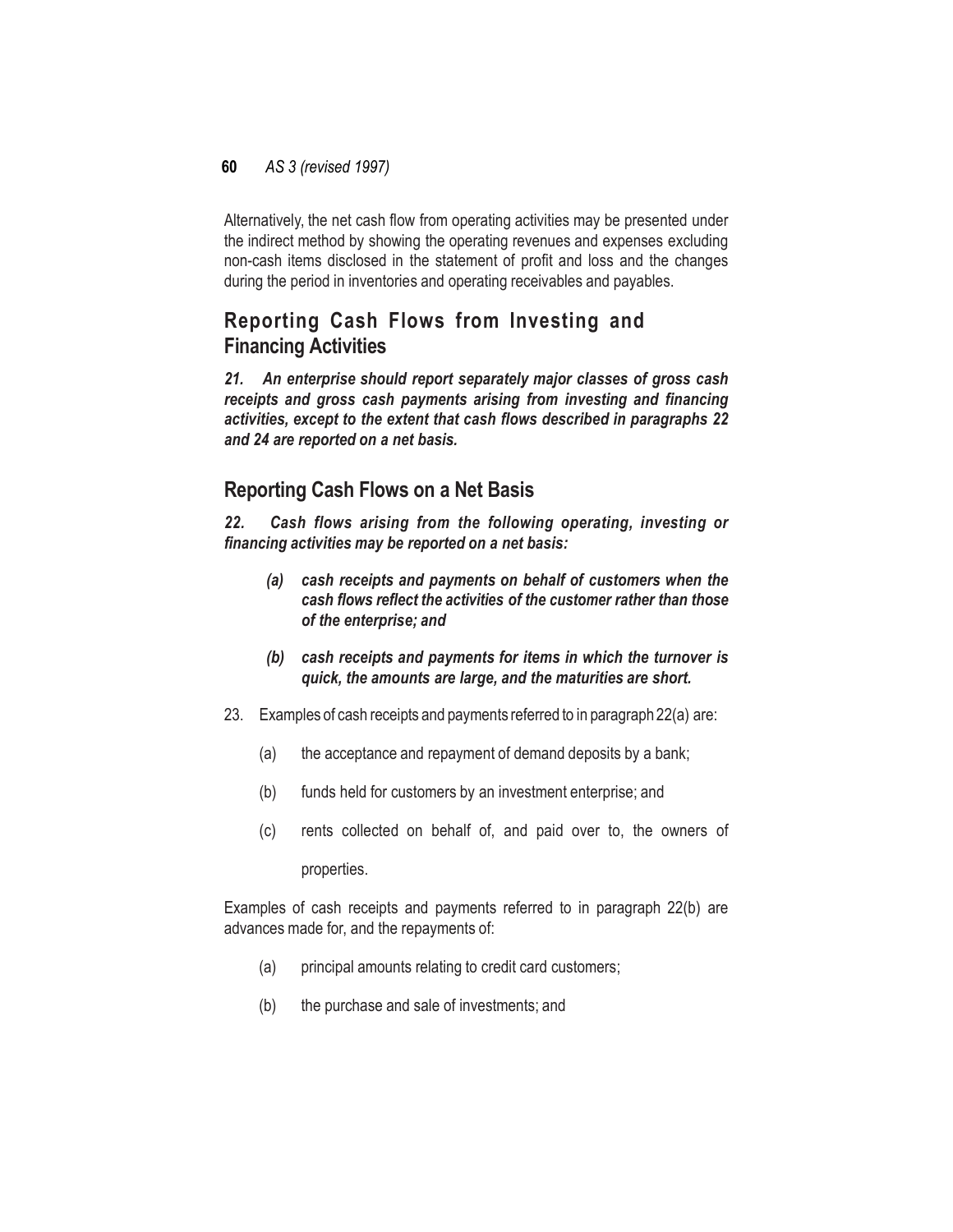(c) other short-term borrowings, for example, those which have a maturity period of three months or less.

*24. Cash flows arising from each of the following activities of a financial enterprise may be reported on a net basis:*

- *(a) cash receipts and payments for the acceptance and repayment of deposits with a fixed maturity date;*
- *(b) the placement of deposits with and withdrawal of deposits from other financial enterprises; and*
- *(c) cash advances and loans made to customers and the repayment of those advances and loans.*

#### **Foreign Currency Cash Flows**

*25. Cash flows arising from transactions in a foreign currency should be recorded in an enterprise's reporting currency by applying to the foreign currency amount the exchange rate between the reporting currency and the foreign currency at the date of the cash flow. A rate that approximates the actual rate may be used if the result is substantially the same as would arise if the rates at the dates of the cash flows were used. The effect of changes in exchange rates on cash and cash equivalents held in a foreign currency should be reported as a separate part of the reconciliation of the changes in cash and cash equivalents during the period.*

26. Cash flows denominated in foreign currency are reported in a manner consistent with Accounting Standard (AS) 11, *The Effects of Changes in Foreign Exchange Rates*. This permits the use of an exchange rate that approximates the actual rate. For example, a weighted average exchange rate for a period may be used for recording foreign currency transactions.

27. Unrealised gains and losses arising from changes in foreign exchange rates are not cash flows. However, the effect of exchange rate changes on cash and cash equivalents held or due in a foreign currency is reported in the cash flow statement in order to reconcile cash and cash equivalents at the beginning and the end of the period. This amount is presented separately from cash flows from operating, investing and financing activities and includes the differences, if any, had those cash flows been reported at the end-of-period exchange rates.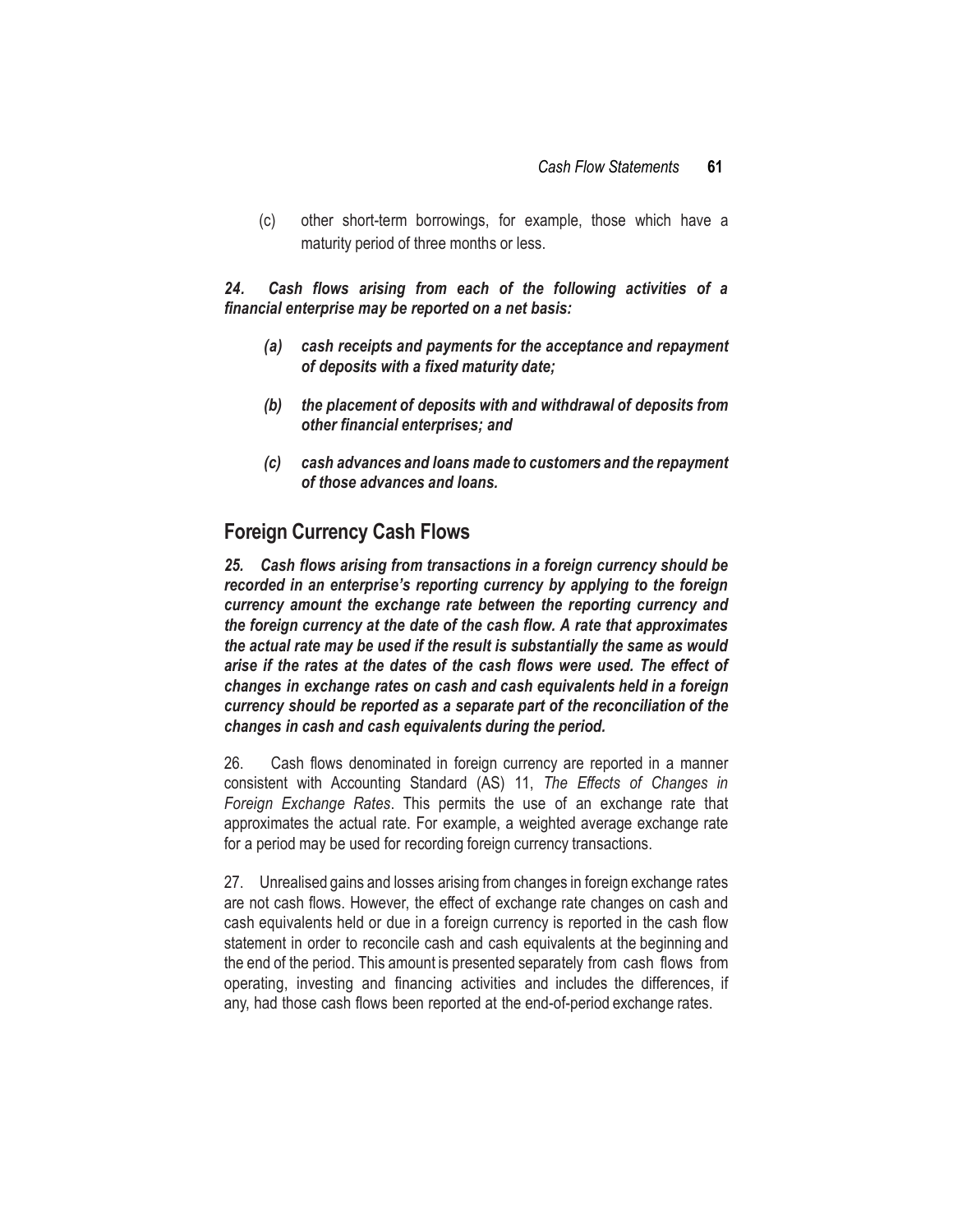#### **Extraordinary Items**

#### *28. The cash flows associated with extraordinary items should be classified as arising from operating, investing or financing activities as appropriate and separately disclosed.*

29. The cash flows associated with extraordinary items are disclosed separately as arising from operating, investing or financing activities in the cash flow statement, to enable users to understand their nature and effect on the present and future cash flows of the enterprise. These disclosures are in addition to the separate disclosures of the nature and amount of extraordinary items required by Accounting Standard (AS) 5, *Net Profit or Loss for the Period, Prior Period Items and Changes in Accounting Policies.*

#### **InterestandDividends**

*30. Cash flows from interest and dividends received and paid should each be disclosed separately. Cash flows arising from interest paid and interest and dividends received in the case of a financial enterprise should be classified as cash flows arising from operating activities. In the case of other enterprises, cash flows arising from interest paid should be classified as cash flows from financing activities while interest and dividends received should be classified as cash flows from investing activities. Dividends paid should be classified as cash flows from financing activities.*

31. The total amount of interest paid during the period is disclosed in the cash flow statement whether it has been recognised as an expense in the statement of profit and loss or capitalised in accordance with Accounting Standard (AS) 16, *Borrowing Costs*.

32. Interest paid and interest and dividends received are usually classified as operating cash flows for a financial enterprise. However, there is no consensus on the classification of these cash flows for other enterprises. Some argue that interest paid and interest and dividends received may be classified as operating cash flows because they enter into the determination of net profit or loss. However, it is more appropriate that interest paid and interest and dividends received are classified as financing cash flows and investing cash flows respectively, because they are cost of obtaining financial resources or returns on investments.

33. Some argue that dividends paid may be classified as a component of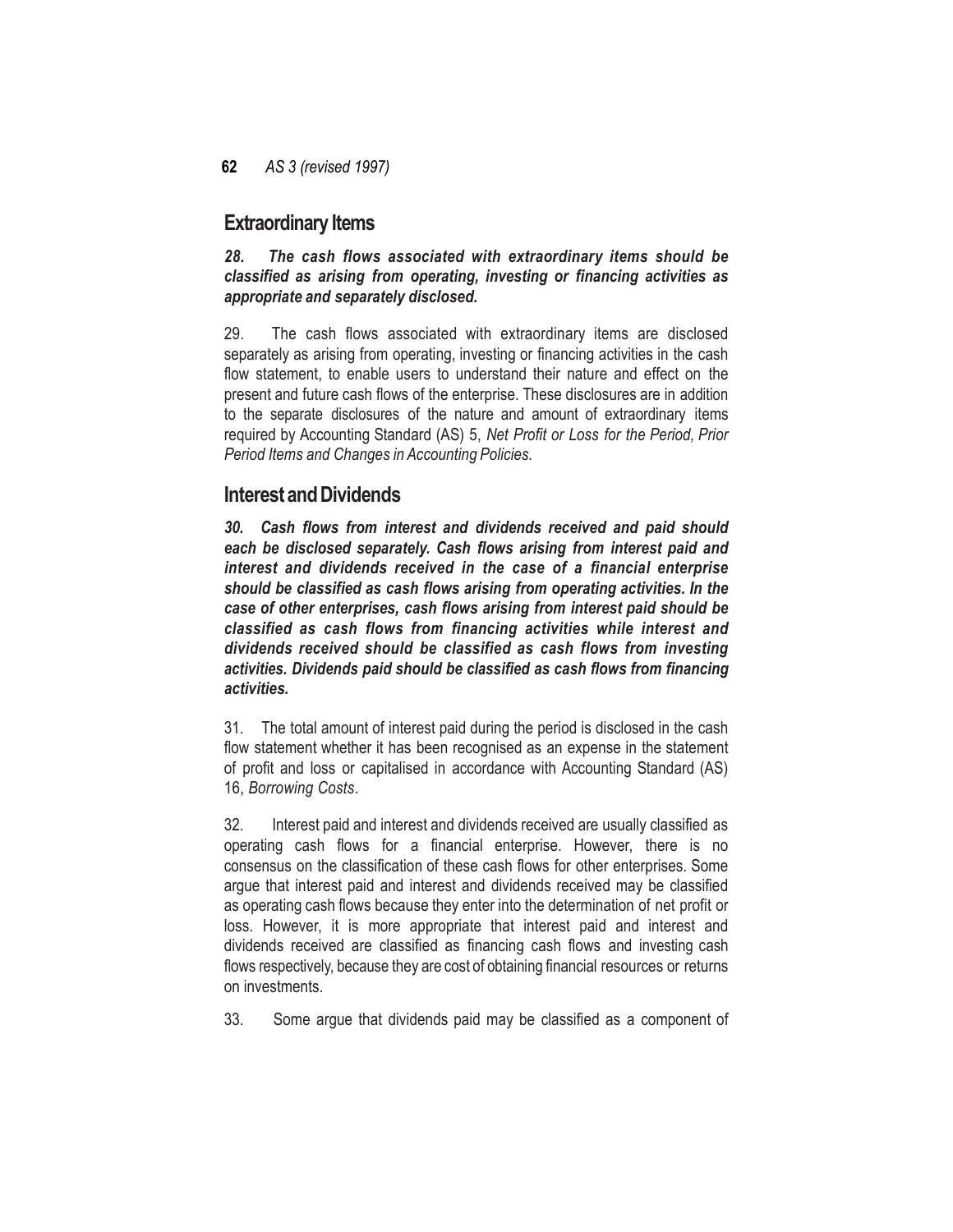cash flows from operating activities in order to assist users to determine the ability of an enterprise to pay dividends out of operating cash flows. However, it is considered more appropriate that dividends paid should be classified as cash flows from financing activities because they are cost of obtaining financial resources.

### **Taxes on Income**

*34. Cash flows arising from taxes on income should be separately disclosed and should be classified as cash flows from operating activities unless they can be specifically identified with financing and investing activities.*

35. Taxes on income arise on transactions that give rise to cash flows that are classified as operating, investing or financing activities in a cash flow statement. While tax expense may be readily identifiable with investing or financing activities, the related tax cash flows are often impracticable to identify and may arise in a different period from the cash flows of the underlying transactions. Therefore, taxes paid are usually classified as cash flows from operating activities. However, when it is practicable to identify the tax cash flow with an individual transaction that gives rise to cash flows that are classified as investing or financing activities, the tax cash flow is classified as an investing or financing activity as appropriate. When tax cash flow are allocated over more than one class of activity, the total amount of taxes paid is disclosed.

### **Investments in Subsidiaries, Associates and Joint Ventures**

*36. When accounting for an investment in an associate or a subsidiary or a joint venture, an investor restricts its reporting in the cash flow statement to the cash flows between itself and the investee/joint venture, for example, cash flows relating to dividends and advances.*

## **Acquisitions and Disposals of Subsidiaries and Other Business Units**

*37. The aggregate cash flows arising from acquisitions and from disposals of subsidiaries or other business units should be presented separately and classified as investing activities.*

*38. An enterprise should disclose, in aggregate, in respect of both*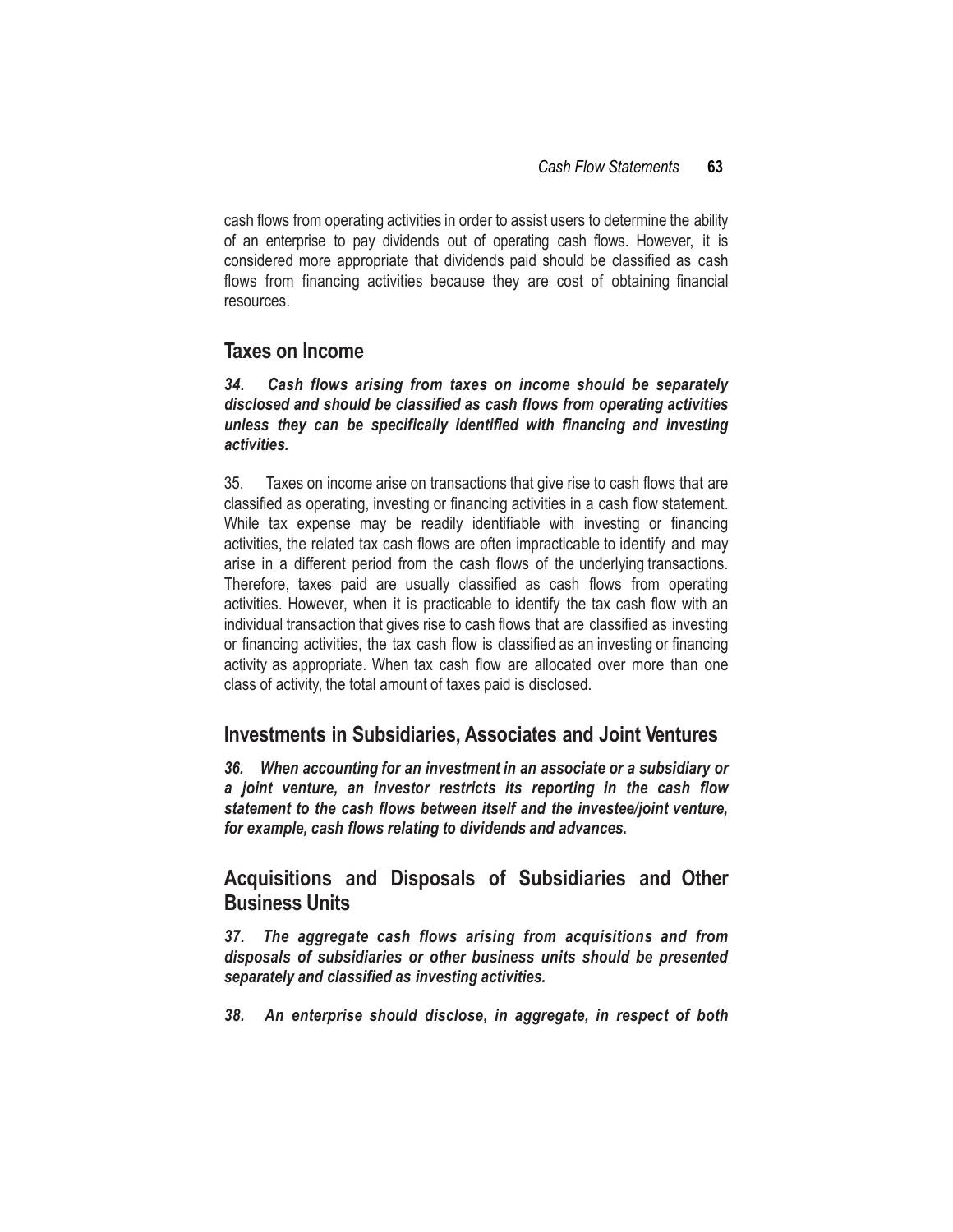*acquisition and disposal of subsidiaries or other business units during the period each of the following:*

- *(a) the total purchase or disposal consideration; and*
- *(b) the portion of the purchase or disposal consideration discharged by means of cash and cash equivalents.*

39. The separate presentation of the cash flow effects of acquisitions and disposals of subsidiaries and other business units as single line items helps to distinguish those cash flows from other cash flows. The cash flow effects of disposals are not deducted from those of acquisitions.

### **Non-cash Transactions**

*40. Investing and financing transactions that do not require the use of cash or cash equivalents should be excluded from a cash flow statement. Such transactions should be disclosed elsewhere in the financial statements in a way that provides all the relevant information about these investing and financing activities.*

41. Many investing and financing activities do not have a direct impact on current cash flows although they do affect the capital and asset structure of an enterprise. The exclusion of non-cash transactions from the cash flow statement is consistent with the objective of a cash flow statement as these items do not involve cash flows in the current period. Examples of non-cash transactions are:

- (a) the acquisition of assets by assuming directly related liabilities;
- (b) the acquisition of an enterprise by means of issue of shares; and
- (c) the conversion of debt to equity.

### **Components of Cash and Cash Equivalents**

*42. An enterprise should disclose the components of cash and cash equivalents and should present a reconciliation of the amounts in its cash flow statement with the equivalent items reported in the balance sheet.*

43. In view of the variety of cash management practices, an enterprise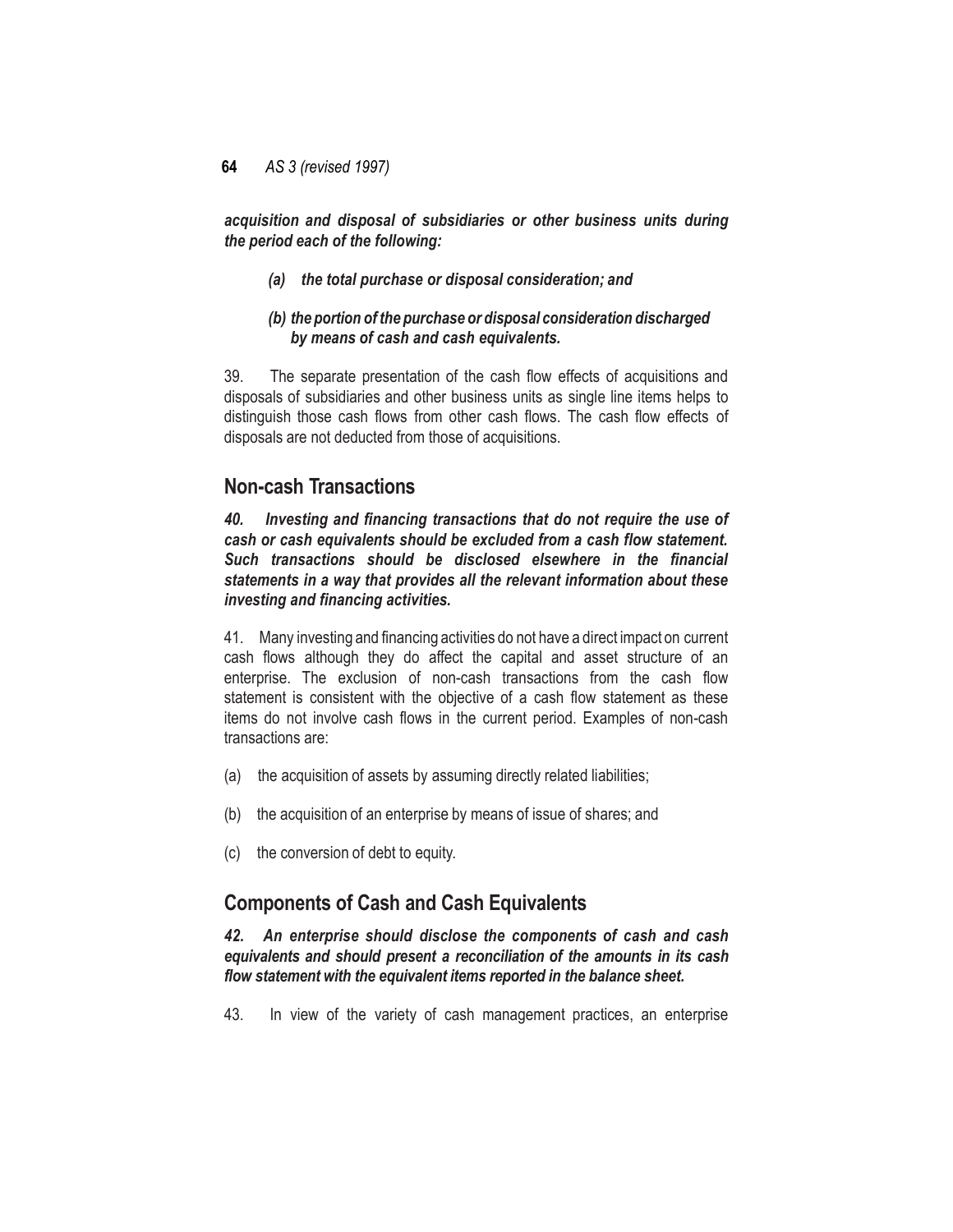discloses the policy which it adopts in determining the composition of cash and cash equivalents.

44. The effect of any change in the policy for determining components of cash and cash equivalents is reported in accordance withAccounting Standard (AS) 5, Net Profit or Loss for the Period, Prior Period Items and Changes in Accounting Policies.

#### **Other Disclosures**

*45. An enterprise should disclose, together with a commentary by management, the amount of significant cash and cash equivalent balances held by the enterprise that are not available for use by it.*

46. There are various circumstances in which cash and cash equivalent balances held by an enterprise are not available for use by it. Examples include cash and cash equivalent balances held by a branch of the enterprise that operates in a country where exchange controls or other legal restrictions apply as a result of which the balances are not available for use by the enterprise.

47. Additional information may be relevant to users in understanding the financial position and liquidity of an enterprise. Disclosure of this information, together with a commentary by management, is encouraged and may include:

- (a) the amount of undrawn borrowing facilities that may be available for future operating activities and to settle capital commitments, indicating any restrictions on the use of these facilities; and
- (b) the aggregate amount of cash flows that represent increases in operating capacity separately from those cash flows that are required to maintain operating capacity.

48. The separate disclosure of cash flows that represent increases in operating capacity and cash flows that are required to maintain operating capacity is useful in enabling the user to determine whether the enterprise is investing adequately in the maintenance of its operating capacity. An enterprise that does not invest adequately in the maintenance of its operating capacity may be prejudicing future profitability for the sake of current liquidity and distributions to owners.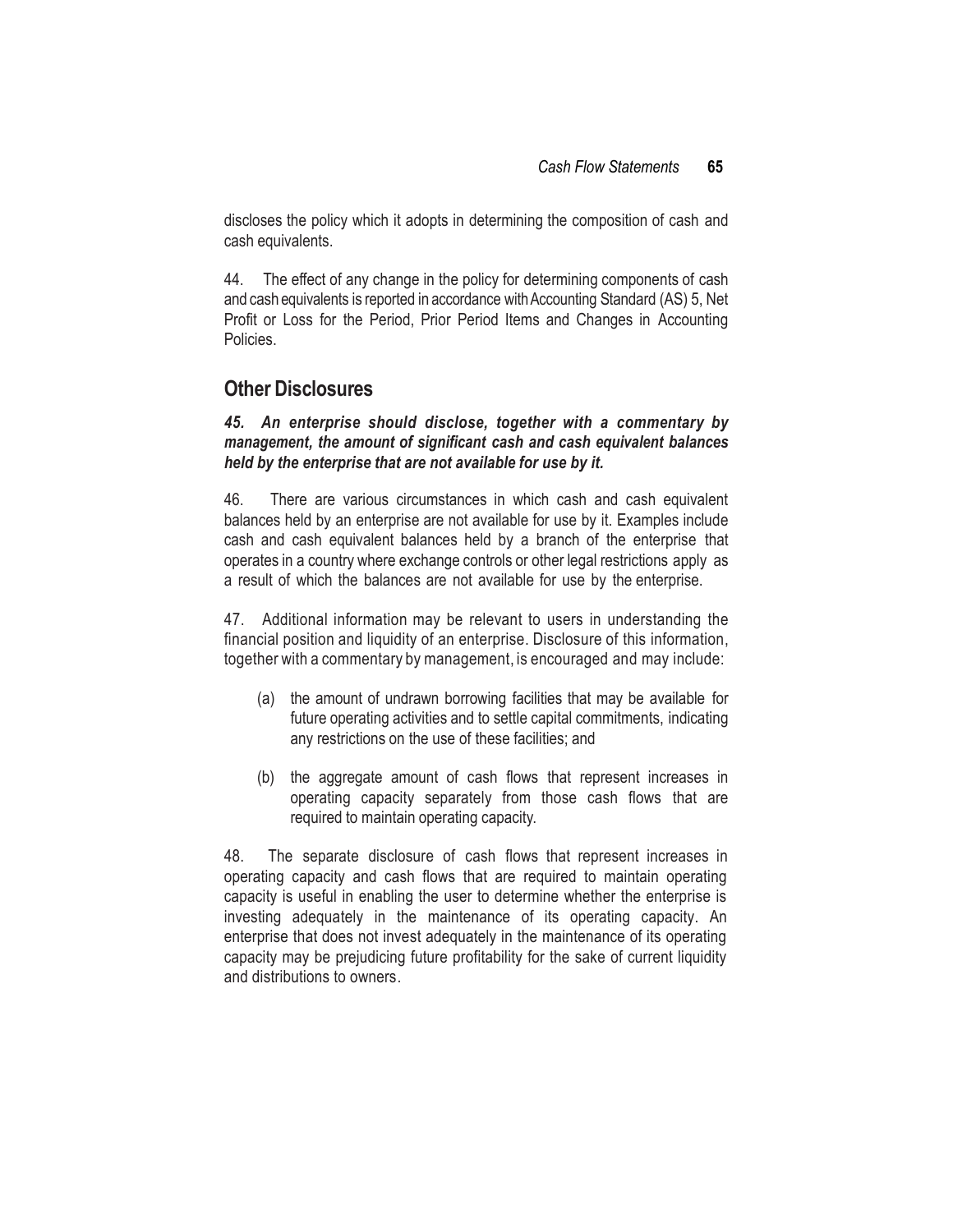## *Illustration I*

## **Cash Flow Statement for an Enterprise other than a Financial Enterprise**

*This illustration does not form part of the accounting standard. Its purpose is to illustrate the application of the accounting standard.*

1. The illustration shows only current period amounts.

2. Information from the statement of profit and loss and balance sheet is provided to show how the statements of cash flows under the direct method and the indirect method have been derived. Neither the statement of profit and loss nor the balance sheet is presented in conformity with the disclosure and presentation requirements of applicable laws and accounting standards. The working notes given towards the end of this illustration are intended to assist in understanding the manner in which the various figures appearing in the cash flow statement have been derived. These working notes do not form part of the cash flow statement and, accordingly, need not be published.

3. The following additional information is also relevant for the preparation of the statement of cash flows (figures are in Rs.'000).

- (a) An amount of 250 was raised from the issue of share capital and a further 250 was raised from long term borrowings.
- (b) Interest expense was 400 of which 170 was paid during the period. 100 relating to interest expense of the prior period was also paid during the period.
- (c) Dividends paid were 1,200.
- (d) Tax deducted at source on dividends received (included in the tax expense of 300 for the year) amounted to 40.
- (e) During the period, the enterprise acquired fixed assets for 350. The payment was made in cash.
- (f) Plant with original cost of 80 and accumulated depreciation of 60 was sold for 20.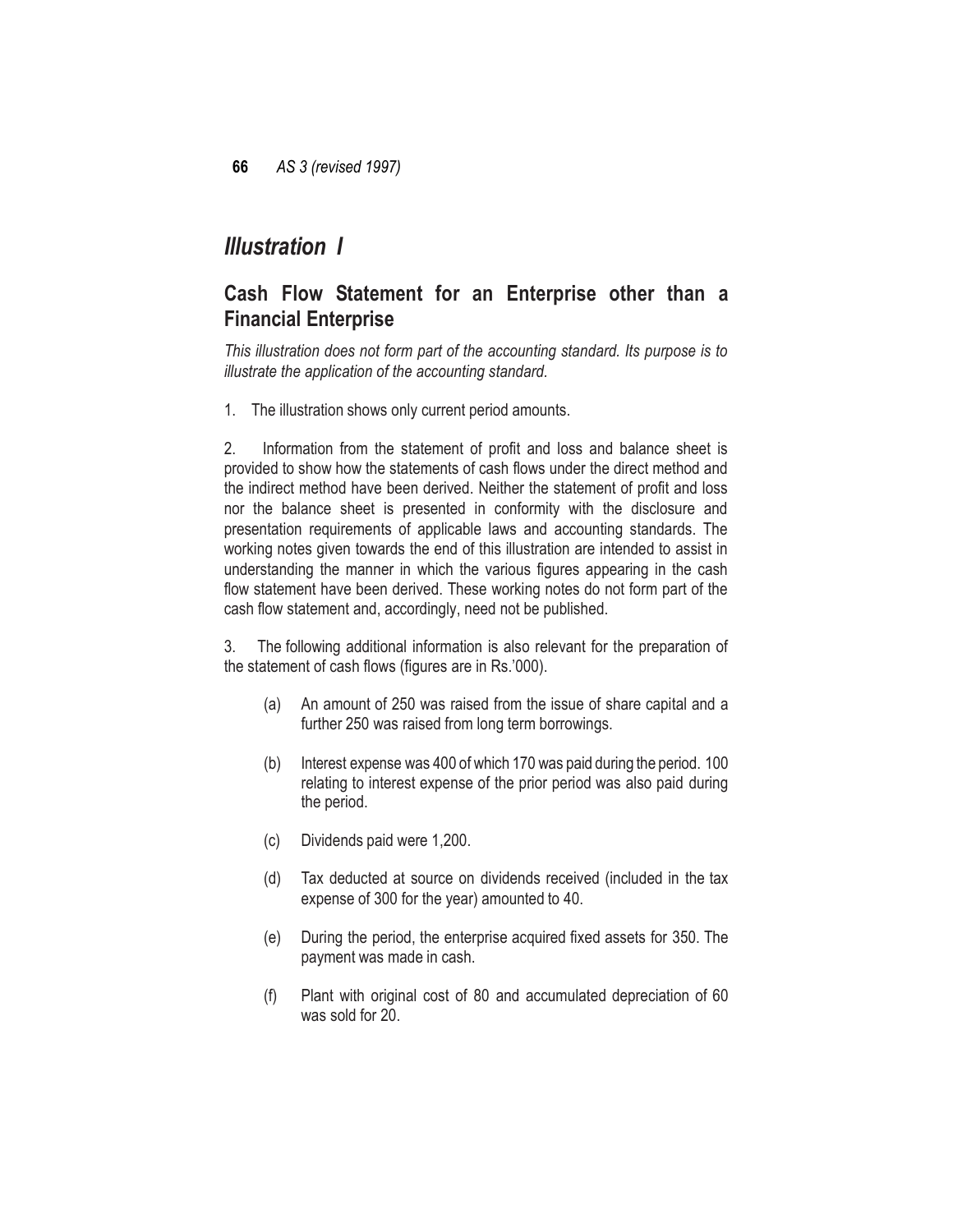- (g) Foreign exchange loss of 40 represents the reduction in the carrying amount of a short-term investment in foreign-currency designated bonds arising out of a change in exchange rate between the date of acquisition of the investment and the balance sheet date.
- (h) Sundry debtors and sundry creditors include amounts relating to credit sales and credit purchases only.

| Balance Sheet as at 31.12.1996            |         |              |              |
|-------------------------------------------|---------|--------------|--------------|
|                                           |         |              | (Rs. '000)   |
|                                           |         | 1996         | 1995         |
| Assets                                    |         |              |              |
| Cash on hand and balances with banks      |         | 200          | 25           |
| Short-term investments                    |         | 670          | 135          |
| Sundry debtors                            |         | 1,700        | 1,200        |
| Interest receivable                       |         | 100          |              |
| Inventories                               |         | 900          | 1,950        |
| Long-term investments                     |         | 2,500        | 2,500        |
| Fixed assets at cost                      | 2,180   |              | 1,910        |
| Accumulated depreciation                  | (1,450) |              | (1,060)      |
| Fixed assets (net)<br><b>Total assets</b> |         | 730<br>6,800 | 850<br>6,660 |
|                                           |         |              |              |
| <b>Liabilities</b>                        |         |              |              |
| Sundry creditors                          |         | 150          | 1,890        |
| Interest payable                          |         | 230          | 100          |
| Income taxes payable                      |         | 400          | 1,000        |
| Long-term debt                            |         | 1,110        | 1,040        |
| <b>Total liabilities</b>                  |         | 1,890        | 4.030        |
| <b>Shareholders' Funds</b>                |         |              |              |
| Share capital                             |         | 1,500        | 1,250        |
| Reserves                                  |         | 3,410        | 1,380        |
| Total shareholders' funds                 |         | 4,910        | 2,630        |
| Total liabilities and shareholders' funds |         | 6,800        | 6,660        |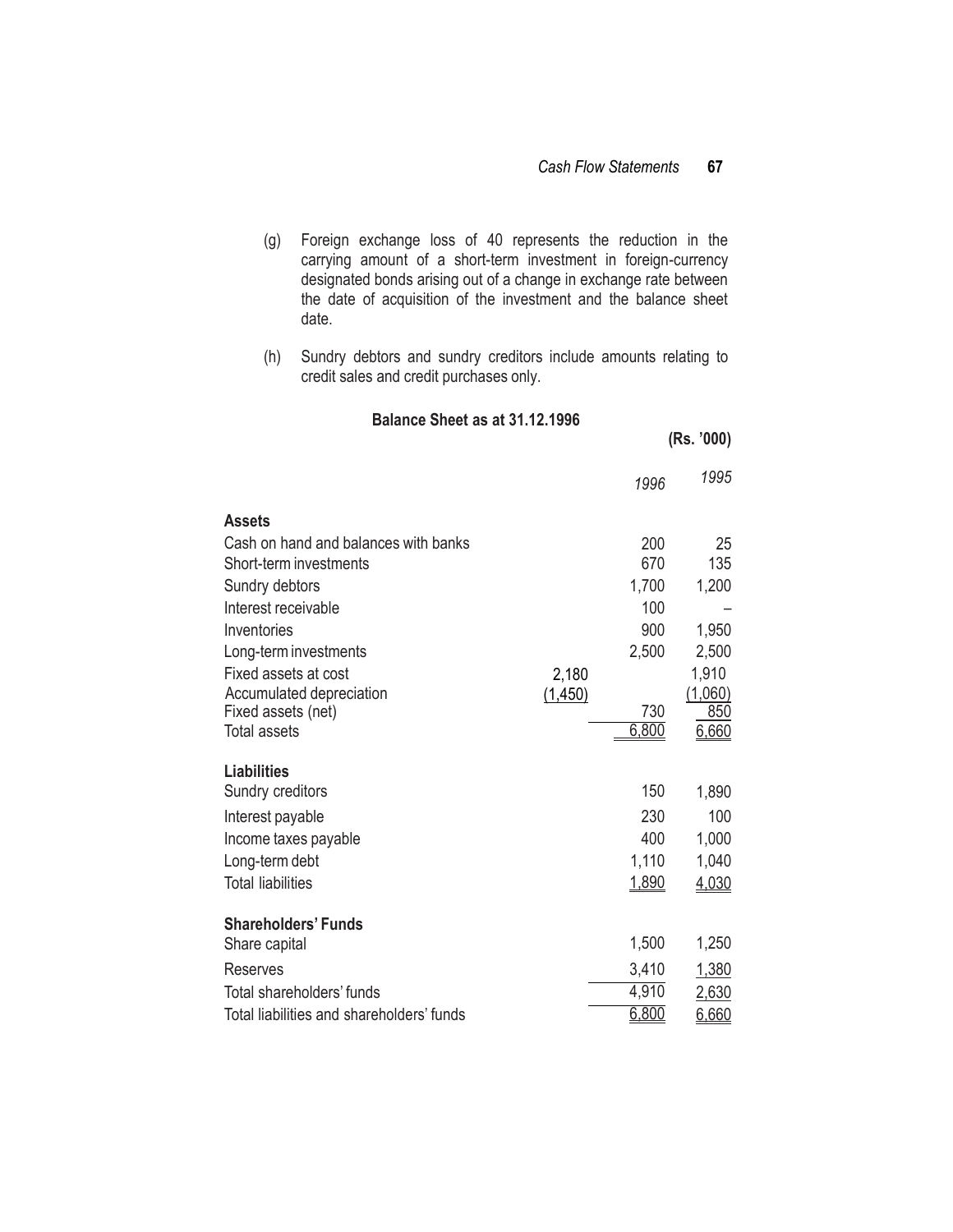|                                                   | (Rs. '000) |
|---------------------------------------------------|------------|
| Sales                                             | 30,650     |
| Cost of sales                                     | (26,000)   |
| Gross profit                                      | 4,650      |
| Depreciation                                      | (450)      |
| Administrative and selling expenses               | (910)      |
| Interest expense                                  | (400)      |
| Interest income                                   | 300        |
| Dividend income                                   | 200        |
| Foreign exchange loss                             | (40)       |
| Net profit before taxation and extraordinary item | 3,350      |
| Extraordinary item - Insurance proceeds from      |            |
| earthquake disaster settlement                    | 180        |
| Net profit after extraordinary item               | 3,530      |
| Income-tax                                        | (300)      |
| Net profit                                        | 3,230      |

### **Statement of Profit and Loss for the period ended 31.12.1996**

### **Direct Method Cash Flow Statement [Paragraph 18(a)]**

|                                              |            | (Rs. '000) |
|----------------------------------------------|------------|------------|
|                                              |            | 1996       |
| Cash flows from operating activities         |            |            |
| Cash receipts from customers                 | 30,150     |            |
| Cash paid to suppliers and employees         | (27,600)   |            |
| Cash generated from operations               | 2,550      |            |
| Income taxes paid                            | (860)      |            |
| Cash flow before extraordinary item          | 1,690      |            |
| Proceeds from earthquake disaster settlement | <u>180</u> |            |
| Net cash from operating activities           |            | 1,870      |
| Cash flows from investing activities         |            |            |
| Purchase of fixed assets                     | (350)      |            |
| Proceeds from sale of equipment              | 20         |            |
| Interest received                            | 200        |            |
| Dividends received                           | 160        |            |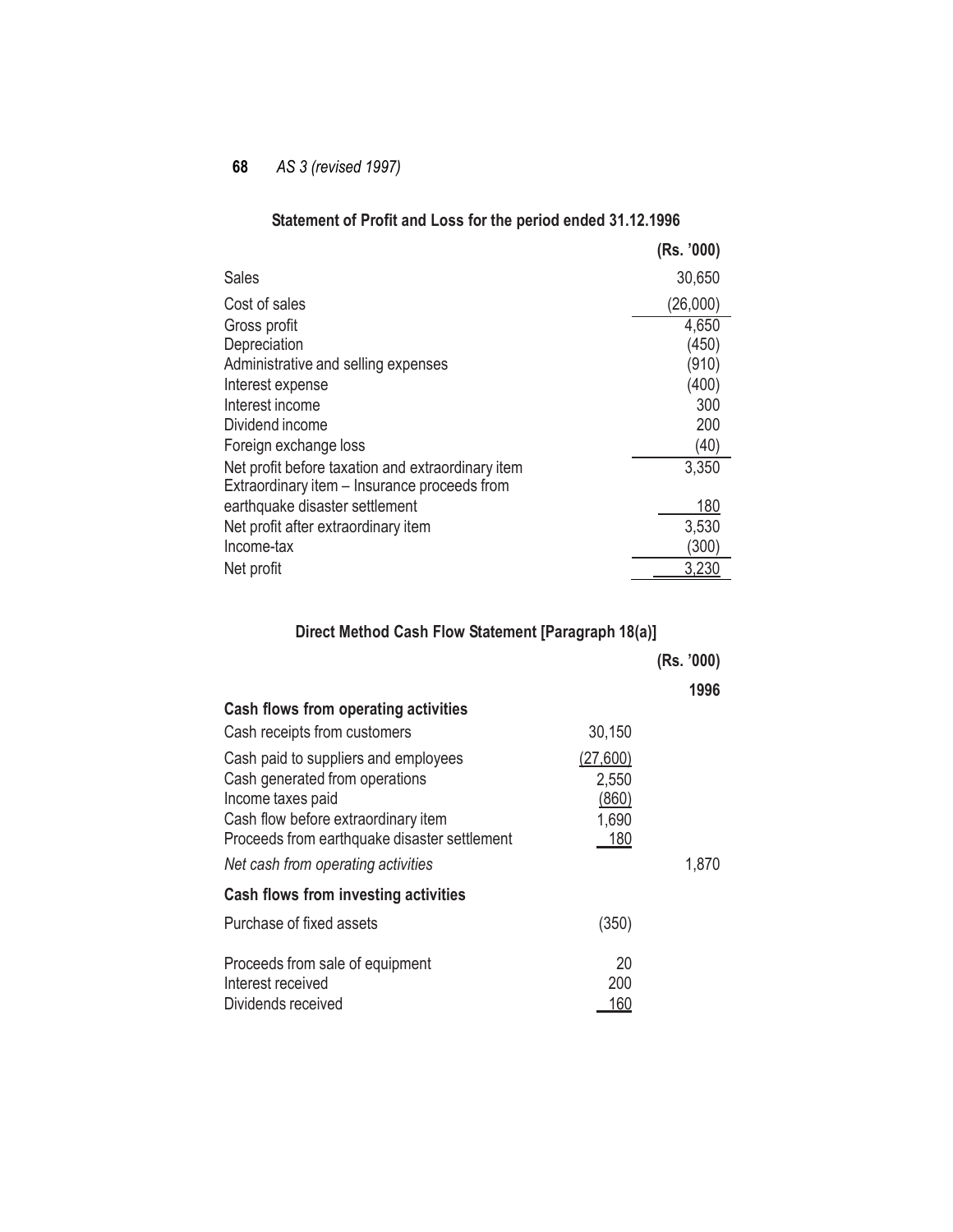| Net cash from investing activities                                       |          | 30       |
|--------------------------------------------------------------------------|----------|----------|
| Cash flows from financing activities                                     |          |          |
| Proceeds from issuance of share capital                                  | 250      |          |
| Proceeds from long-term borrowings                                       | 250      |          |
| Repayment of long-term borrowings                                        | (180)    |          |
| Interest paid                                                            | (270)    |          |
| Dividends paid                                                           | (1, 200) |          |
| Net cash used in financing activities                                    |          | (1, 150) |
| Net increase in cash and cash equivalents                                |          | 750      |
| Cash and cash equivalents at beginning of                                |          |          |
| period                                                                   |          | 160      |
| $(0.00 \text{ N} \cdot 4)$<br>Cash and cash equivalents at end of period |          |          |
| (see Note 1)                                                             |          | 910      |

**Indirect Method Cash Flow Statement [Paragraph 18(b)]**

|                                                    |         | (Rs. '000)<br>1996 |
|----------------------------------------------------|---------|--------------------|
| Cash flows from operating activities               |         |                    |
| Net profit before taxation, and extraordinary item | 3,350   |                    |
| Adjustments for:                                   |         |                    |
| Depreciation                                       | 450     |                    |
| Foreign exchange loss                              | 40      |                    |
| Interest income                                    | (300)   |                    |
| Dividend income                                    | (200)   |                    |
| Interest expense                                   | 400     |                    |
| Operating profit before working capital changes    | 3,740   |                    |
| Increase in sundry debtors                         | (500)   |                    |
| Decrease in inventories                            | 1,050   |                    |
| Decrease in sundry creditors                       | (1,740) |                    |
| Cash generated from operations                     | 2,550   |                    |
| Income taxes paid                                  | (860)   |                    |
| Cash flow before extraordinary item                | 1,690   |                    |
| Proceeds from earthquake disaster settlement       | 180     |                    |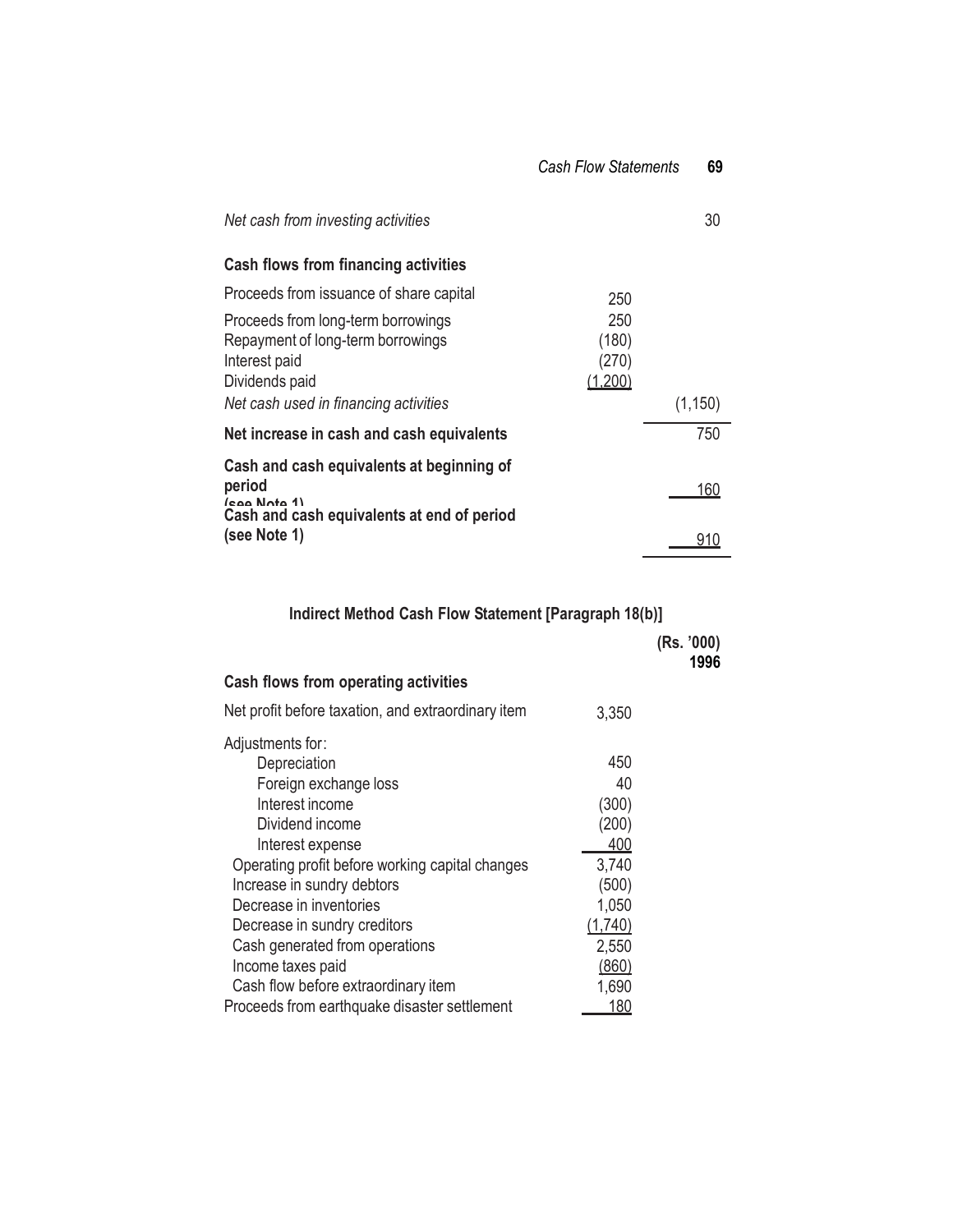| Net cash from operating activities                                                                                                                                                             |                                         | 1,870    |
|------------------------------------------------------------------------------------------------------------------------------------------------------------------------------------------------|-----------------------------------------|----------|
| Cash flows from investing activities                                                                                                                                                           |                                         |          |
| Purchase of fixed assets                                                                                                                                                                       | (350)                                   |          |
| Proceeds from sale of equipment<br>Interest received<br>Dividends received                                                                                                                     | 20<br>200<br>160                        |          |
| Net cash from investing activities                                                                                                                                                             |                                         | 30       |
| <b>Cash flows from financing activities</b>                                                                                                                                                    |                                         |          |
| Proceeds from issuance of share capital<br>Proceeds from long-term borrowings<br>Repayment of long-term borrowings<br>Interest paid<br>Dividends paid<br>Net cash used in financing activities | 250<br>250<br>(180)<br>(270)<br>(1,200) |          |
|                                                                                                                                                                                                |                                         | (1, 150) |
| Net increase in cash and cash equivalents                                                                                                                                                      |                                         | 750      |
| Cash and cash equivalents at beginning of<br>period<br>(see Note 1)                                                                                                                            |                                         | 160      |
| Cash and cash equivalents at end of period (see Note 1)                                                                                                                                        |                                         | 910      |

#### **Notes to the cash flow statement**

(direct method and indirect method)

#### 1. *Cash and Cash Equivalents*

Cash and cash equivalents consist of cash on hand and balances with banks, and investments in money-market instruments. Cash and cash equivalents included in the cash flow statement comprise the following balance sheet amounts.

|                                       | 1996 | 1995 |
|---------------------------------------|------|------|
| Cash on hand and balances with banks  | 200  | 25   |
| Short-term investments                | 670  | 135  |
| Cash and cash equivalents             | 870  | 160  |
| Effect of exchange rate changes       |      |      |
| Cash and cash equivalents as restated |      | 160  |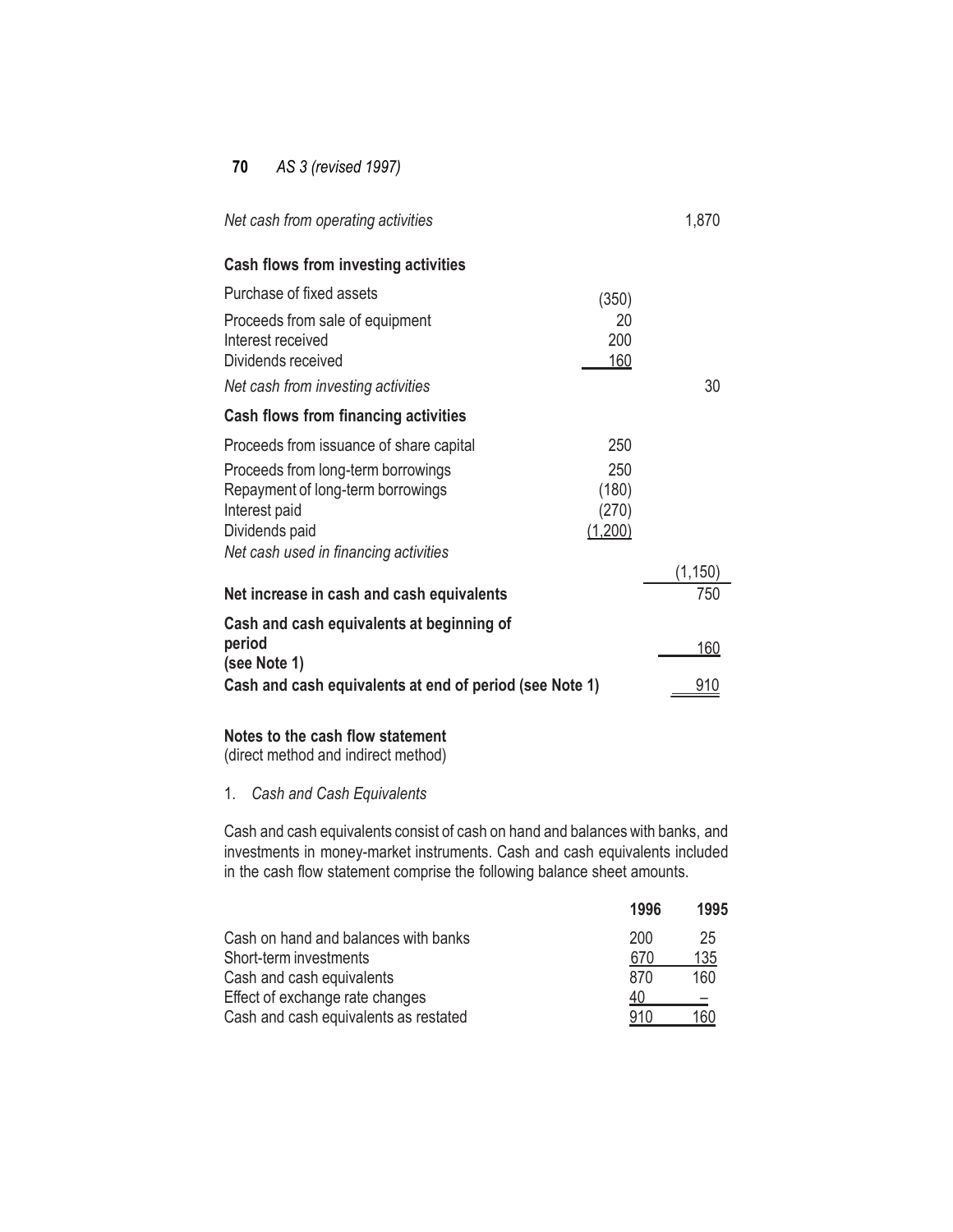Cash and cash equivalents at the end of the period include deposits with banks of 100 held by a branch which are not freely remissible to the company because of currency exchange restrictions.

The company has undrawn borrowing facilities of 2,000 of which 700 may be used only for future expansion.

2. Total tax paid during the year (including tax deducted at source on dividends received) amounted to 900.

#### **Alternative Presentation (indirect method)**

As an alternative, in an indirect method cash flow statement, operating profit before working capital changes is sometimes presented as follows:

| Revenues excluding investment income            | 30,650    |
|-------------------------------------------------|-----------|
| Operating expense excluding depreciation        | (26, 910) |
| Operating profit before working capital changes | 3,740     |

#### **Working Notes**

*The working notes given below do not form part of the cash flow statement and, accordingly, need not be published. The purpose of these working notes is merely to assist in understanding the manner in which various figures in the cash flow statement have been derived. (Figures are in Rs. '000.)*

#### **1. Cash receipts from customers**

|    | <b>Sales</b>                                       |       | 30,650 |
|----|----------------------------------------------------|-------|--------|
|    | Add: Sundry debtors at the beginning of the year   |       | 1,200  |
|    |                                                    |       | 31,850 |
|    | Less: Sundry debtors at the end of the year        |       | 1,700  |
|    |                                                    |       | ,150   |
| 2. | Cash paid to suppliers and employees               |       |        |
|    | Cost of sales                                      |       | 26,000 |
|    | Administrative and selling expenses                |       | 910    |
|    |                                                    |       | 26,910 |
|    | Add: Sundry creditors at the beginning of the year | 1,890 |        |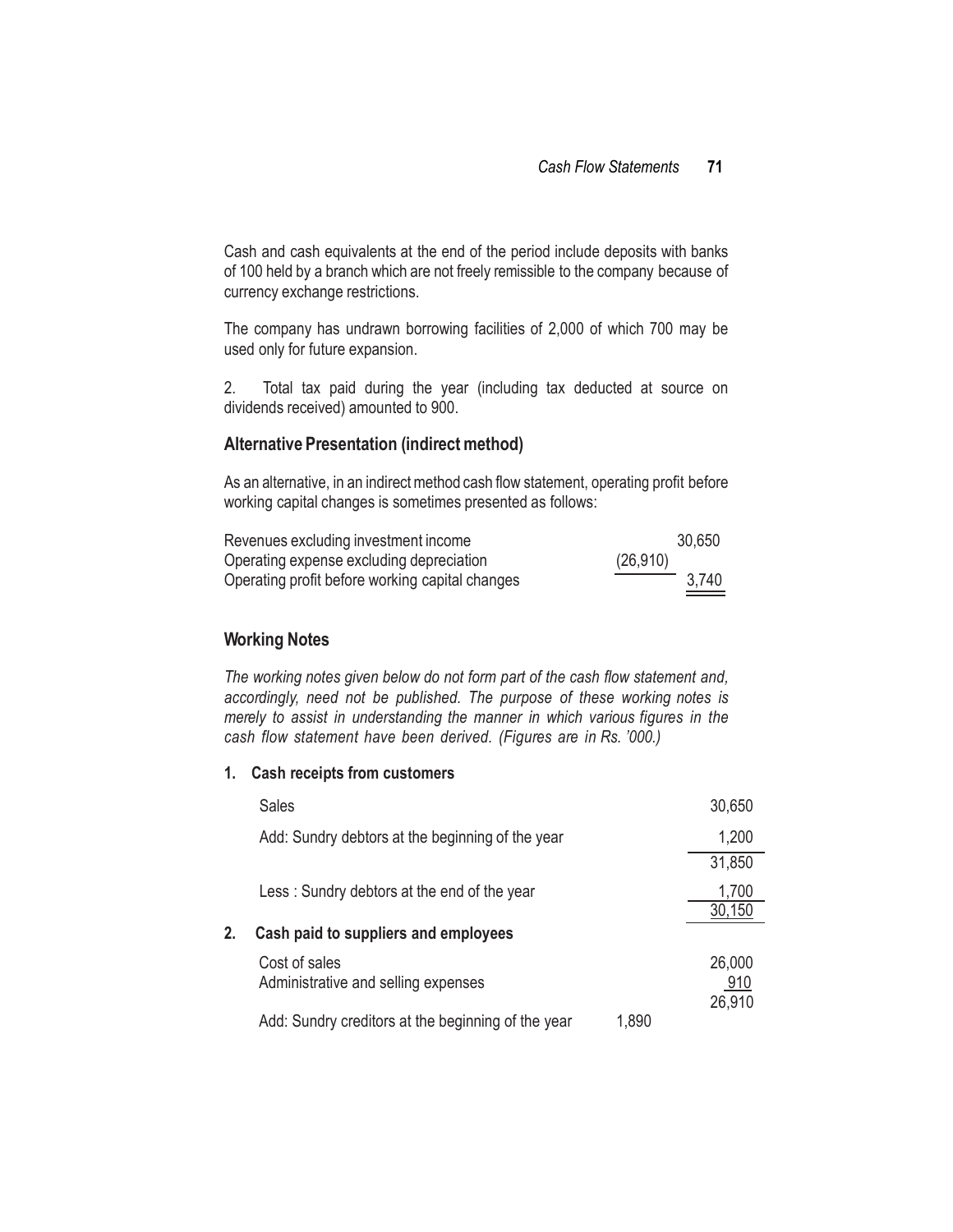| Inventories at the end of the year                                                            |       | 2,790          |
|-----------------------------------------------------------------------------------------------|-------|----------------|
|                                                                                               |       | 29,700         |
| Less: Sundry creditors at the end of the year                                                 | 150   |                |
| Inventories at the beginning of the year                                                      | 1,950 | 2,100          |
|                                                                                               |       | 27,600         |
| Income taxes paid (including tax deducted at source from dividends<br>3.<br>received)         |       |                |
| Income tax expense for the year (including tax deducted<br>at source from dividends received) |       | 300            |
| Add: Income tax liability at the beginning of the year                                        |       | 1.000<br>1,300 |
| Less: Income tax liability at the end of the year                                             |       | 400            |

Out of 900, tax deducted at source on dividends received (amounting to 40) is included in cash flows from investing activities and the balance of 860 is included in cash flows from operating activities (see paragraph 34).

| 4. | <b>Repayment of long-term borrowings</b>           |                       |
|----|----------------------------------------------------|-----------------------|
|    | Long-term debt at the beginning of the year        | 1,040                 |
|    | Add: Long-term borrowings made during the year     | 250                   |
|    | Less: Long-term borrowings at the end of the year  | 1,290<br>1.110<br>180 |
| 5. | Interest paid                                      |                       |
|    | Interest expense for the year                      | 400                   |
|    | Add: Interest payable at the beginning of the year | 100                   |
|    |                                                    | 500                   |
|    | Less: Interest payable at the end of the year      | 230                   |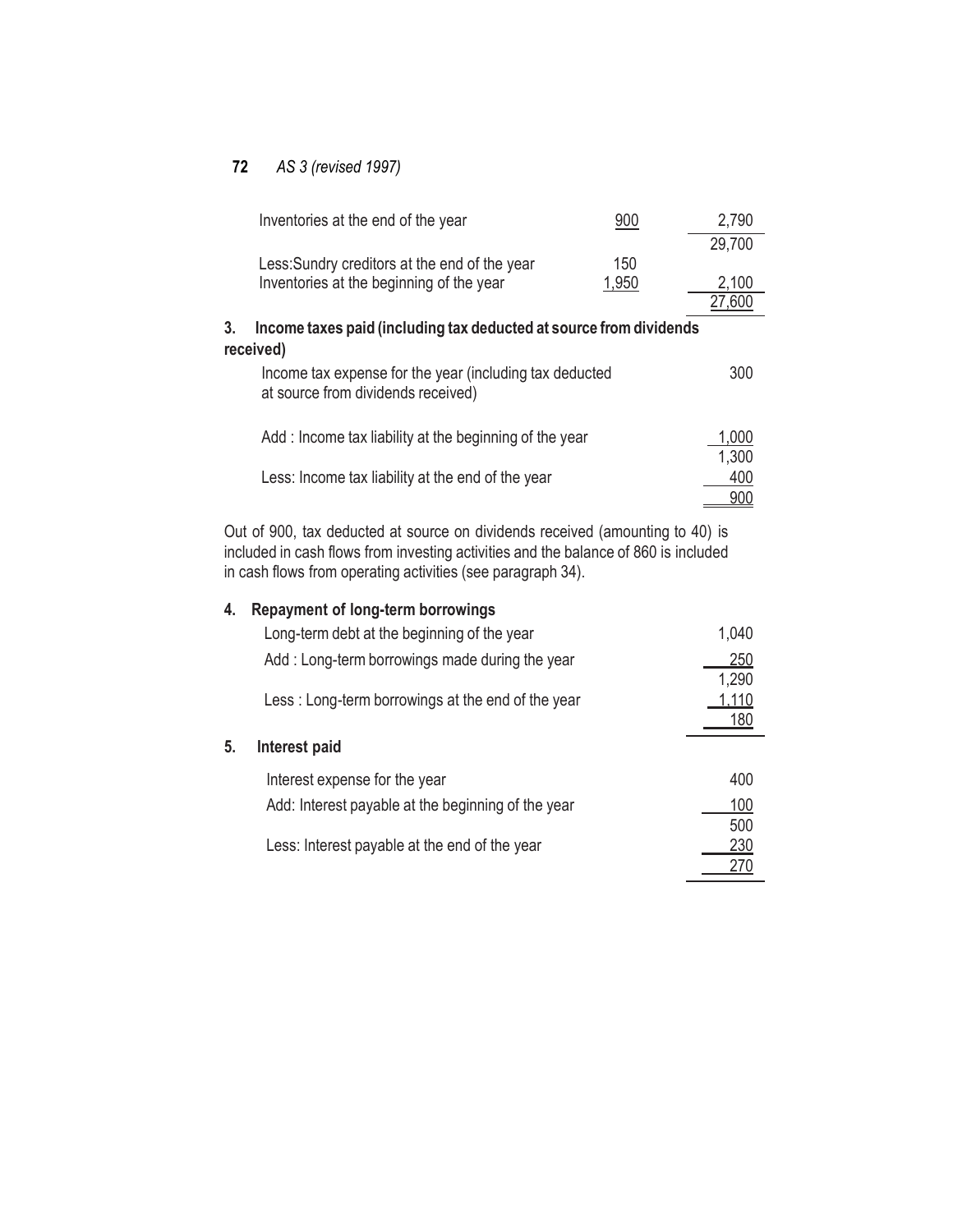# *Illustration II*

# **Cash Flow Statement for a Financial Enterprise**

*This illustration does not form part of the accounting standard. Its purpose is to illustrate the application of the accounting standard.*

- 1. The illustration shows only current period amounts.
- 2. The illustration is presented using the direct method.

| Cash flows from operating activities                                                            |                | (Rs. '000)<br>1996 |
|-------------------------------------------------------------------------------------------------|----------------|--------------------|
| Interest and commission receipts                                                                | 28,447         |                    |
| Interest payments                                                                               | (23, 463)      |                    |
| Recoveries on loans previously written off                                                      | 237            |                    |
| Cash payments to employees and suppliers<br>Operating profit before changes in operating assets | (997)<br>4,224 |                    |
| (Increase) decrease in operating assets:                                                        |                |                    |
| Short-term funds                                                                                | (650)          |                    |
| Deposits held for regulatory or monetary control purposes                                       | 234            |                    |
| Funds advanced to customers<br>Net increase in credit card receivables                          | (288)          |                    |
| Other short-term securities                                                                     | (360)<br>(120) |                    |
| Increase (decrease) in operating liabilities:                                                   |                |                    |
| Deposits from customers                                                                         | 600            |                    |
| Certificates of deposit                                                                         | (200)          |                    |
| Net cash from operating activities before income tax                                            | 3,440          |                    |
| Income taxes paid<br>Net cash from operating activities                                         | (100)          | 3,340              |
| <b>Cash flows from investing activities</b>                                                     |                |                    |
| Dividends received                                                                              | 250            |                    |
| Interest received                                                                               | 300            |                    |
| Proceeds from sales of permanent investments                                                    | 1,200          |                    |
| Purchase of permanent investments                                                               | (600)          |                    |